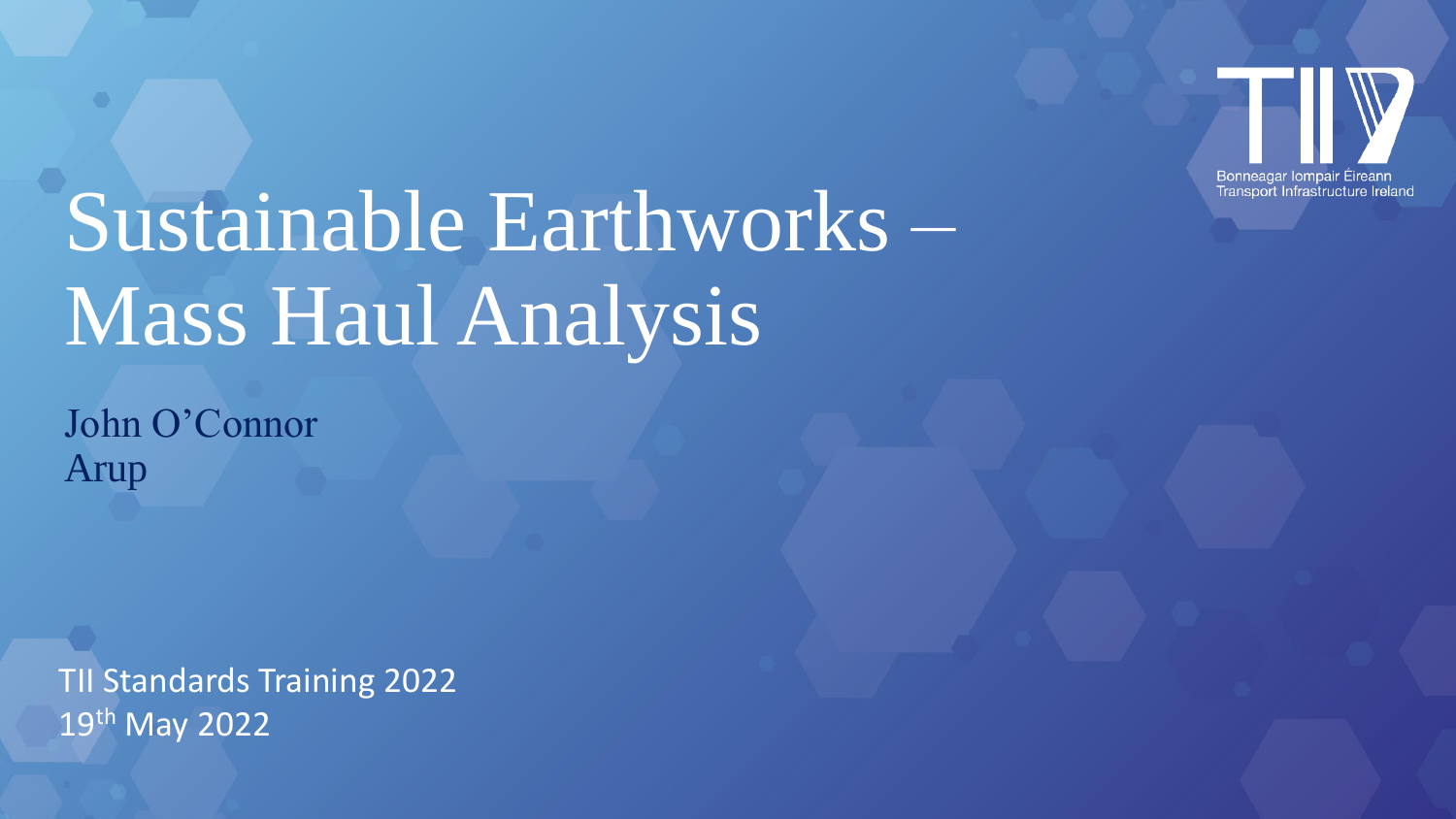## Sustainable Earthworks

#### **Background**

Ongoing research to identify opportunities at Phase 2 and 3 for greater consideration of earthworks factors which influence sustainability.

#### **Purpose**

A well-considered Mass Haul analysis during the early-stage planning and design can help mitigate ground risks, reduce potential waste, and reduce the need for reactive and less sustainable engineering solutions at subsequent project phases.

#### **Objective & Deliverable**

Identify the main principles that influence Mass Haul and develop a tool which would facilitate Mass-Haul analysis at Phase 2 and Phase 3

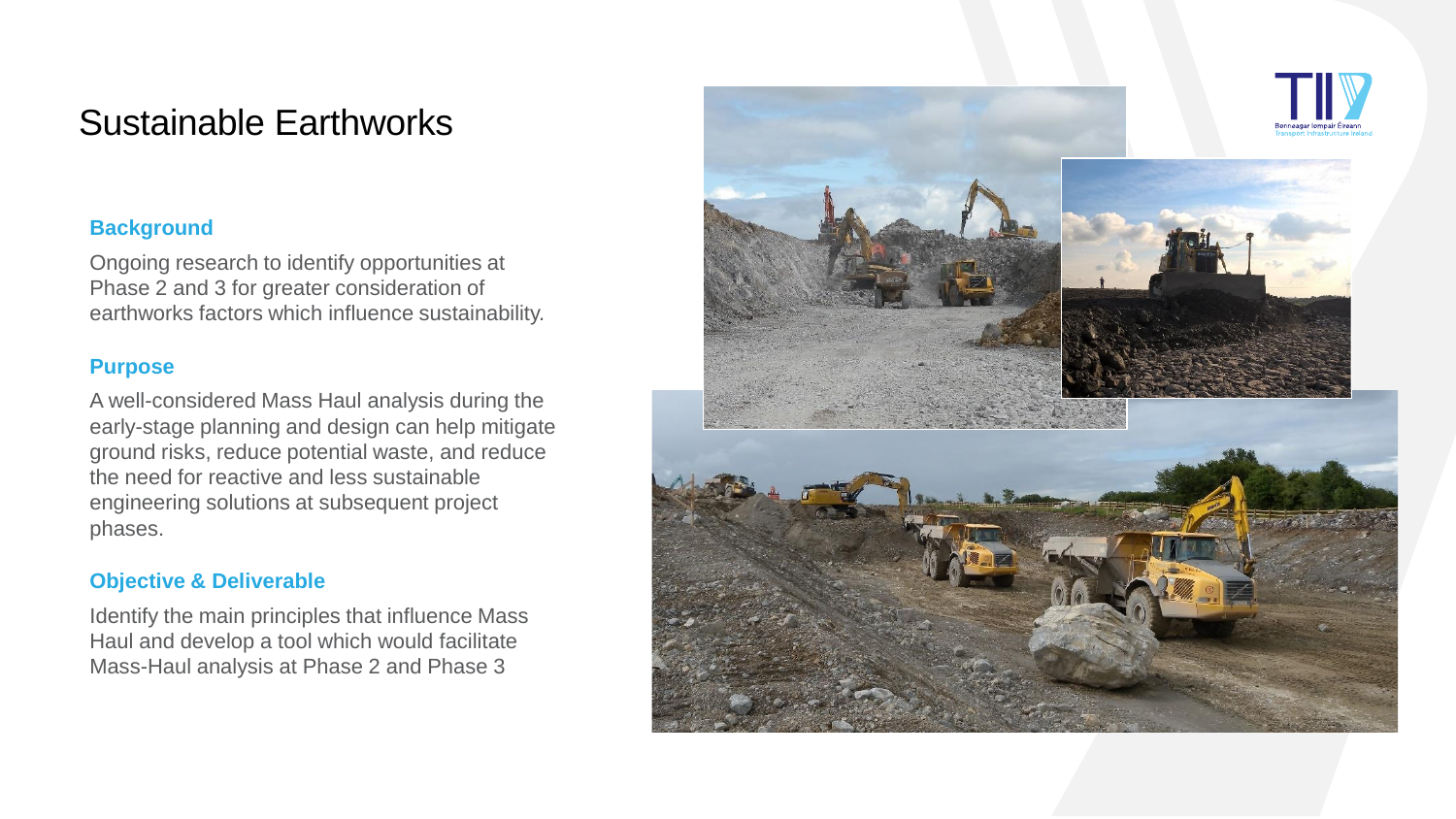# What is Mass Haul in this context?

## **Basic Definition:**

Volume of Material *x* Transport Distance

*Accurate mass haul is also influenced by the following:* 

- material classification
- material acceptability
- material value
- source and destination of material
- material handling and construction practices
- haulage constraints
- haulage / extraction equipment
- programme

# What is a Mass Haul Diagram?

A **Mass Haul Diagram** is a graphical representation of the material moved and facilitate investigation of material allocation and optimised haulage



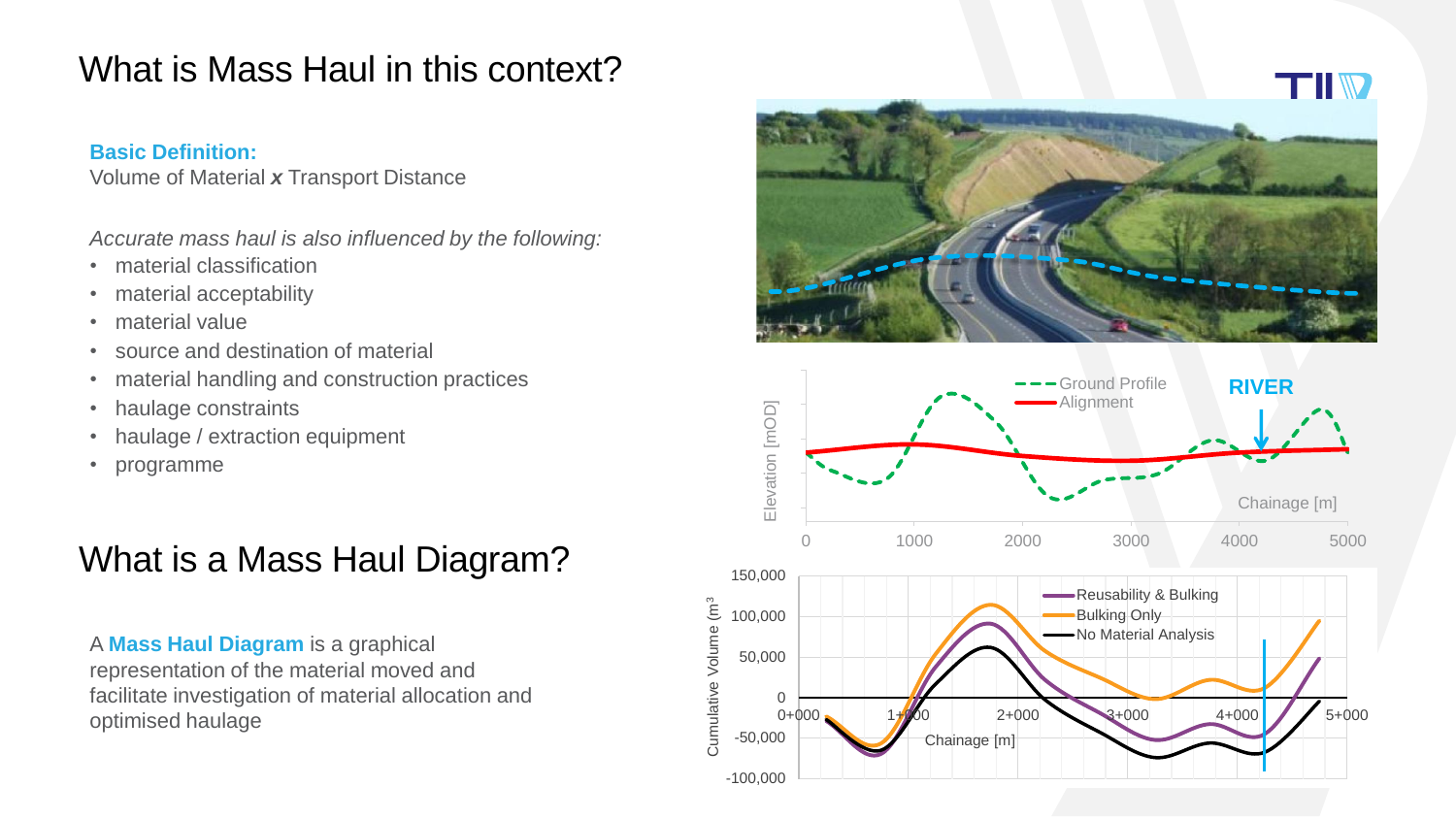# What are the benefits of Mass Haul as part of Phase 2 & Phase 3?

### **Phase 2 Option Selection Process**

- More *considered comparison* of options in terms of earthworks
- Optimised earthworks design when options at their *most flexible*
- Facilitate *identification of deposition and/or borrow areas* much earlier in the process
- Increased likelihood of achieving a *more balanced* (earthworks) preferred option

## **Phase 3 Planning Design**

- *Reduced risk of unforeseen ground conditions*  which result in expensive, time-consuming and disruptive engineering solutions
- Allocation and re-use of material at its *highest value*
- *Reduces reactive design* to deal with unbalanced preferred option

## **Phase 5 & Phase 6**

- *Greater cost certainty* in terms of earthworks quantities and movement
- Optimised earthworks considerations will likely result in *less reliance on natural / scarce resources*
- *Localised balances* which reduce works and cost associated with long or unsustainable haulage
- **Reduction in claim costs and programme overrun** due to improved consideration of material movements and allocation e.g. sourcing acceptable material, disposal of unacceptable material

## **Phase 4 Statutory Process**

- *Quantitative and qualitative assessment* of factors which influence sustainability (from concept stage)
- Shows *stronger link* between option selection process, sustainability and land required
	- *Evidence to support land acquisition*, particularly in terms of borrow areas and material deposition areas

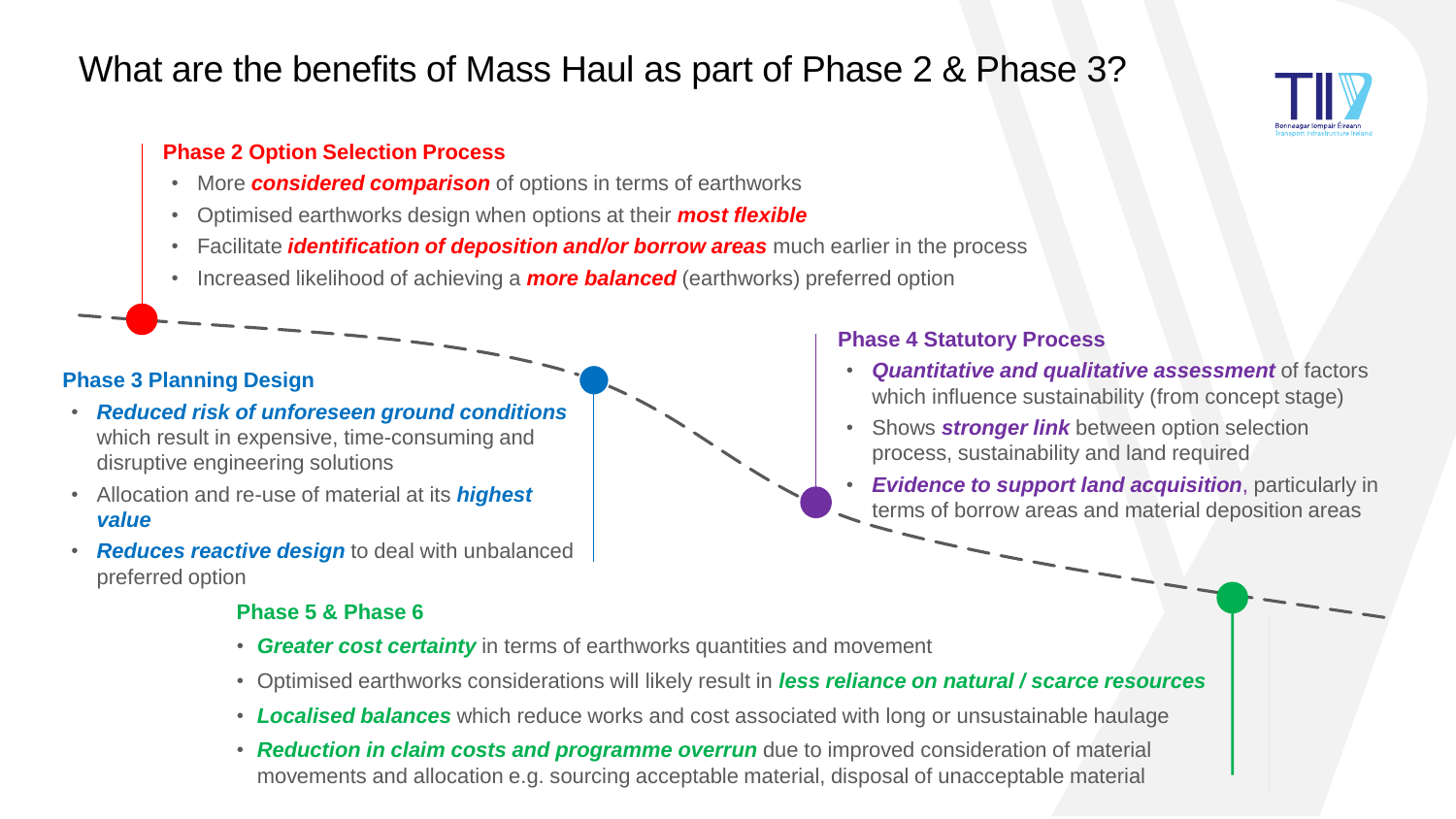## How can Mass Haul be incorporated?



|  | <b>Original Objective</b> |
|--|---------------------------|
|--|---------------------------|

*Create a mass haul diagram spreadsheet*

#### *Evolved Objective*

*Create a tool which directs and highlights opportunities for a more sustainable design through optimisation with respects to earthworks*

| <b>Project</b><br><b>Phase</b> | <b>Scope</b> (based on)                                     | <b>Geometry &amp; Volumes</b>                                         | <b>Earthworks Analysis</b>                          | <b>Project</b><br><b>Characteristics</b>                  | <b>Visualisation</b>                            | <b>Conclusions &amp;</b><br><b>Opportunities</b>                   |
|--------------------------------|-------------------------------------------------------------|-----------------------------------------------------------------------|-----------------------------------------------------|-----------------------------------------------------------|-------------------------------------------------|--------------------------------------------------------------------|
| Phase 2                        | <b>Geological Description</b><br>(e.g. Overburden,<br>Rock) | Geometry:<br>Chainage/Sta<br>$\circ$<br>tions<br>Alignment<br>$\circ$ | Volumes:<br>$\bullet$<br>Cut (Bulked)<br>$\bigcirc$ |                                                           | <b>Overall Mass</b>                             | <b>Earthworks</b><br>$\bullet$<br><b>Balance</b>                   |
|                                | <b>TII Material</b>                                         | Levels<br>Ground<br>$\circ$<br><b>Levels</b>                          | Fill<br>$\circ$<br>(Uncompacted                     | Constraints<br><b>Material</b><br><b>Deposition Areas</b> | Haul Diagram<br><b>Mass Haul</b><br>Diagram per | <b>Haulage Gradient</b><br><b>Haulage Distance</b><br>(freehaul vs |
| Phase 3                        | Classification (e.g.<br>Class 1, Class 2, Class             | Volumes:<br>Cut<br>$\circ$                                            | <b>Reusability</b><br>$\bullet$<br>Analysis         | <b>Borrow Areas</b><br>$\bullet$                          | Material Type (as<br>per Phase &<br>Scopel      | overhaul)<br>Haulage                                               |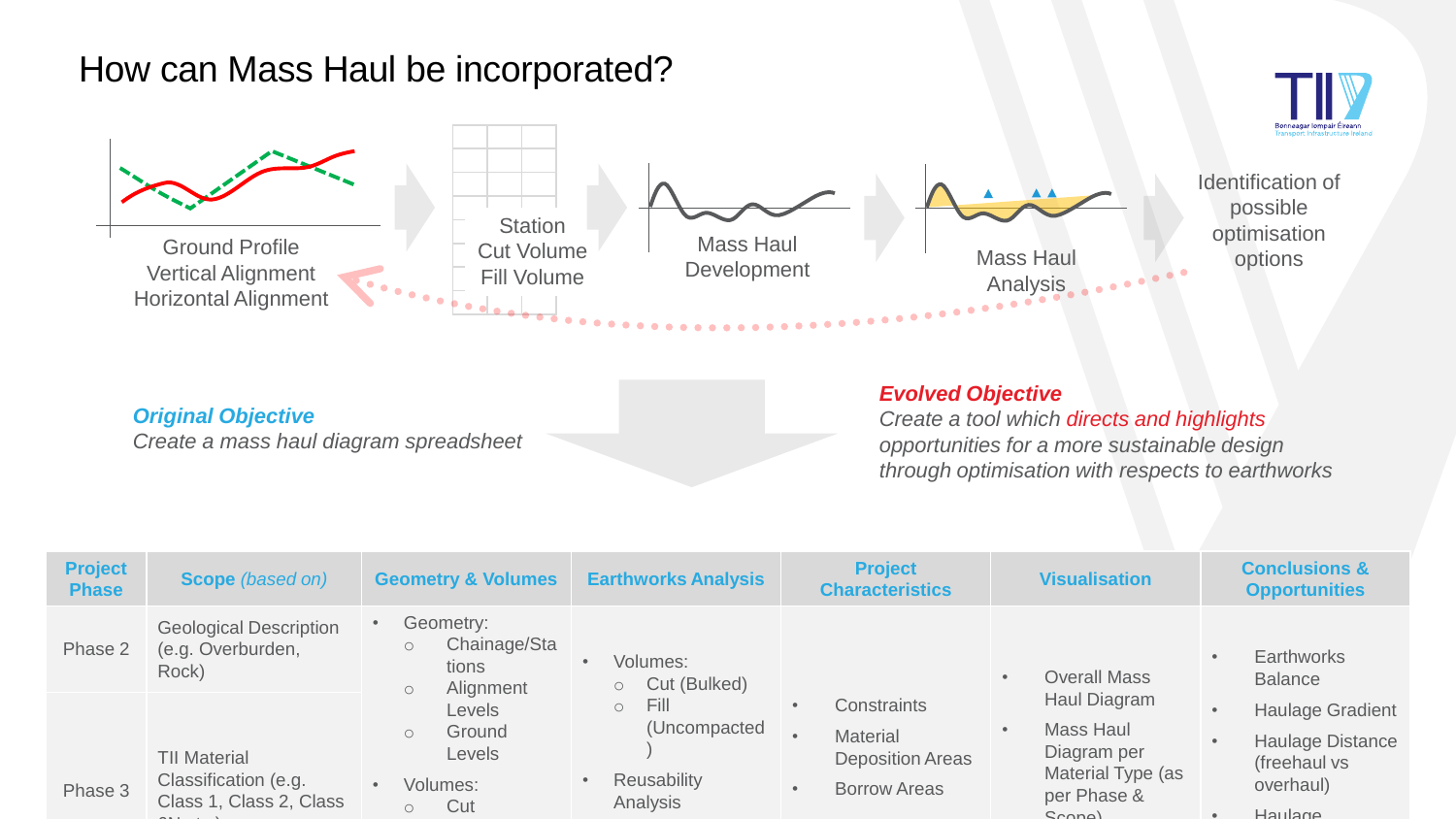| <b>Tab</b>                                                                                          |                                                                     |                                                                              |                            |                                                                                         |                                                                            |                                                                                 | Input                                                                           |                                                                      |                                    |                                                     |                                         | <b>Analysis</b>          |                                          |                                  |                                                  |                                                                          |  |
|-----------------------------------------------------------------------------------------------------|---------------------------------------------------------------------|------------------------------------------------------------------------------|----------------------------|-----------------------------------------------------------------------------------------|----------------------------------------------------------------------------|---------------------------------------------------------------------------------|---------------------------------------------------------------------------------|----------------------------------------------------------------------|------------------------------------|-----------------------------------------------------|-----------------------------------------|--------------------------|------------------------------------------|----------------------------------|--------------------------------------------------|--------------------------------------------------------------------------|--|
|                                                                                                     | <b>User Input</b>                                                   | <b>Analysis &amp; Output</b>                                                 |                            | Chainage                                                                                |                                                                            | <b>Ground Level</b>                                                             |                                                                                 | <b>Road Alignment</b>                                                |                                    | <b>Earthwork Volume</b>                             |                                         | <b>Average Elevation</b> |                                          | <b>Average Gradient</b>          |                                                  | Total                                                                    |  |
|                                                                                                     | • Chainage/Stations                                                 | • Earthworks Areas<br>• Gradient                                             | From                       | To                                                                                      |                                                                            | Levels<br>mOD                                                                   |                                                                                 | Levels<br>mOD                                                        |                                    | Cut<br>m <sup>3</sup>                               | Fill<br>m <sup>3</sup>                  | Ground<br>mOD            | Alignment<br>mOD                         | Ground<br>%                      | Alignment<br>%                                   | Volume<br>m <sup>3</sup>                                                 |  |
| $\bullet$<br>Longsection<br>• Ground Levels<br><b>Total Cut &amp; Fill</b><br>$\bullet$<br>/Station | <b>Alignment Levels</b>                                             |                                                                              | $-190$<br>$-150$<br>$-100$ | $-150$<br>$-100$<br>$-50$<br><b>Topsoil</b><br><b>Made Ground</b><br>Peat<br>Overburden | 36.933<br>37.537<br>38.244<br>Assumed<br>Assumed<br>Submitted<br>Submitted | 37.537<br>38.244<br>38.837<br>Where<br>assumed.<br>based on<br>percentage<br>of | 36.933<br>37.638<br>38.551<br>Overburden<br>Overburden<br>Total<br><b>Total</b> | 37.638<br>38.551<br>38.865                                           |                                    | 44<br>223<br>183                                    | $\overline{2}$<br>11<br>-9              | 37.24<br>37.89<br>38.54  | 37.44<br>38.22<br>38.70                  | 1.5%<br>1.4%<br>1.2%             | 1.6%<br>1.6%<br>0.9%                             | 42<br>212<br>174                                                         |  |
| <b>Unbulked</b><br>Cut<br><b>Volumes</b>                                                            | • Cut volumes<br>• % per earthworks<br>area & material<br>type      | • Unbulked cut<br>volumes per<br>earthworks area<br>and material             | From<br>$-190$             | Chainage<br>To<br>50<br>Topsoil<br>General Fill                                         | Rock Submitted<br><b>Status</b><br><b>CUT</b><br>Assumed<br>Assumed        | Total<br>Where<br>assumed.                                                      | <b>Total</b><br><b>Topsoil</b><br>m <sup>3</sup><br>Total<br>Total              | <b>Submitted Cut Volumes</b><br><b>Made Ground</b><br>m <sup>3</sup> | Peat<br>m <sup>3</sup><br>$\Omega$ | Overburden<br>m <sup>3</sup><br>25620<br>20%<br>20% | Input<br>Rock<br>m <sup>3</sup><br>1245 | oz<br>5%                 | <b>Topsoil</b><br>m <sup>3</sup><br>1281 | <b>Made Ground</b><br>OZ.<br>10% | m <sup>3</sup><br>96<br>2562<br>0%               | <b>Assumed Cut Volumes</b><br>Peat<br>m <sup>3</sup>                     |  |
| Compacted<br><b>Fill Volumes</b>                                                                    | Fill volumes<br>$\bullet$<br>• % per earthworks<br>area & fill type | • Compacted (in<br>situ) fill volumes<br>per earthworks<br>area and material | From<br>$-190$             | Select Fill<br>Capping (6F)<br><b>Subbase</b><br>Chainage<br>To<br>50                   | Assumed<br>Assumed<br>Assumed<br><b>Status</b><br><b>CUT</b>               | based on<br>percentage<br>of<br>Total<br>m <sup>3</sup><br>26                   | Total<br><b>Total</b><br>Total<br><b>Topsoi</b><br>m <sup>3</sup>               | Submitted Compacted Fill Volumes<br><b>General Fill</b>              | Select Fill                        | 10%<br>10%<br>10%<br>Capping                        | Input<br>Subbase<br>m <sup>3</sup>      | 5%                       | <b>Topsoil</b>                           | General Fil<br>30%               | 25%<br>8                                         | <b>Assumed Compacted Fill Volu</b><br>Select Fill<br>m <sup>3</sup><br>6 |  |
| Project<br><b>Phase</b>                                                                             | <b>Scope</b> (based on)                                             | <b>Geometry &amp; Volumes</b>                                                |                            | <b>Earthworks Analysis</b>                                                              |                                                                            |                                                                                 |                                                                                 | <b>Project</b><br><b>Characteristics</b>                             |                                    |                                                     | <b>Visualisation</b>                    |                          |                                          |                                  | <b>Conclusions &amp;</b><br><b>Opportunities</b> |                                                                          |  |

| г наэс  |                                                             |     |                                                                       |                                                 | Ullal aut <del>o</del> l Iblius            |  |                          | <b>UPPULULILIGS</b>              |
|---------|-------------------------------------------------------------|-----|-----------------------------------------------------------------------|-------------------------------------------------|--------------------------------------------|--|--------------------------|----------------------------------|
| Phase 2 | <b>Geological Description</b><br>(e.g. Overburden,<br>Rock) |     | Geometry:<br>Chainage/Sta<br>$\circ$<br>tions<br>Alignment<br>$\circ$ | Volumes:<br>Cut (Bulked)<br>$\circlearrowright$ |                                            |  | <b>Overall Mass</b>      | Earthworks<br><b>Balance</b>     |
|         |                                                             |     | Levels                                                                | Fill.<br>$\circ$                                | Constraints                                |  | <b>Haul Diagram</b>      | <b>Haulage Gradient</b>          |
|         | <b>TII Material</b>                                         |     | Ground<br>$\circ$<br>Levels                                           | (Uncompacted                                    | <b>Material</b><br><b>Deposition Areas</b> |  | Mass Haul<br>Diagram per | Haulage Distance<br>(freehaul vs |
| Phase 3 | Classification (e.g.                                        |     | Volumes:                                                              | Reusability                                     | Borrow Areas                               |  | Material Type (as        | overhaul)                        |
|         | Class 1, Class 2, Class                                     | Cut |                                                                       | Analysis                                        |                                            |  | per Phase &<br>Sconal    | Haulage                          |

 $6N + 1$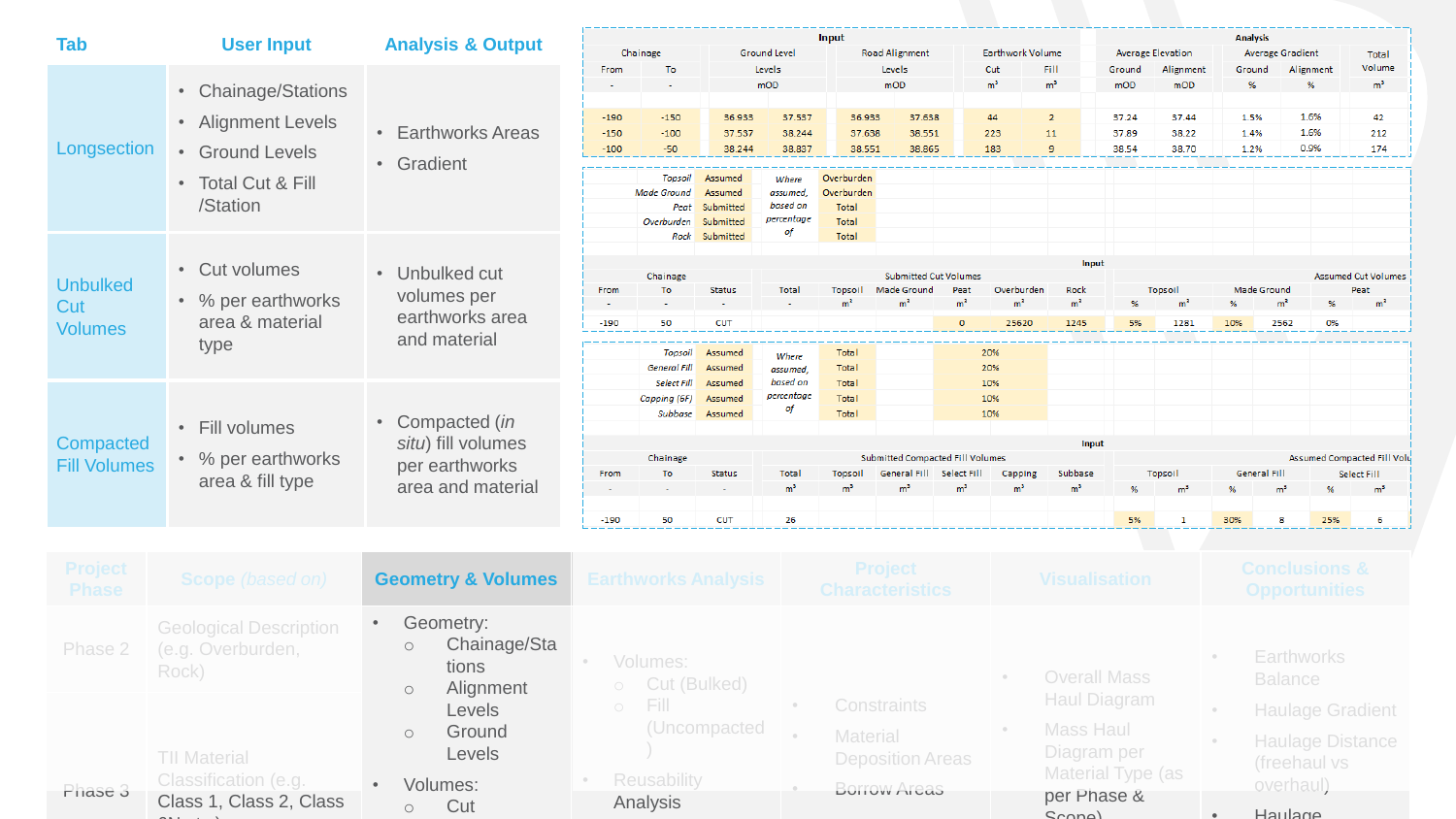



#### **Mass Haul Diagrams –**

- Overall
- Detailed per material type or classification
- Automatically updated based on inclusion of material deposition areas and/or borrow areas



 $6N + 1$ 

| <b>Project</b><br><b>Phase</b> | <b>Scope</b> (based on)                                     |                                                            | <b>Geometry &amp; Volumes Earthworks Analysis</b> | <b>Project</b><br><b>Characteristics</b>                         | <b>Visualisation</b>                       | <b>Conclusions &amp;</b><br><b>Opportunities</b>                   |
|--------------------------------|-------------------------------------------------------------|------------------------------------------------------------|---------------------------------------------------|------------------------------------------------------------------|--------------------------------------------|--------------------------------------------------------------------|
| Phase 2                        | <b>Geological Description</b><br>(e.g. Overburden,<br>Rock) | Geometry:<br>Chainage/Sta<br>tions<br>Alignment<br>$\circ$ | Volumes:<br>Cut (Bulked)<br>$\bigcirc$            |                                                                  | <b>Overall Mass</b>                        | <b>Earthworks</b><br><b>Balance</b>                                |
|                                | <b>TII Material</b>                                         | <b>Levels</b><br>Ground<br>$\bigcirc$<br><b>Levels</b>     | /Fill/<br>$\bigcirc$<br>(Uncompacted              | <b>Constraints</b><br><b>Material</b><br><b>Deposition Areas</b> | Haul Diagram<br>Mass Haul<br>Diagram per   | <b>Haulage Gradient</b><br><b>Haulage Distance</b><br>(freehaul vs |
| Phase 3                        | Classification (e.g.<br>Class 1, Class 2, Class             | Volumes:<br>Cut<br>$\circ$                                 | Reusability<br>Analysis                           | <b>Borrow Areas</b>                                              | Material Type (as<br>per Phase &<br>Sconal | overhaul)<br>Haulage                                               |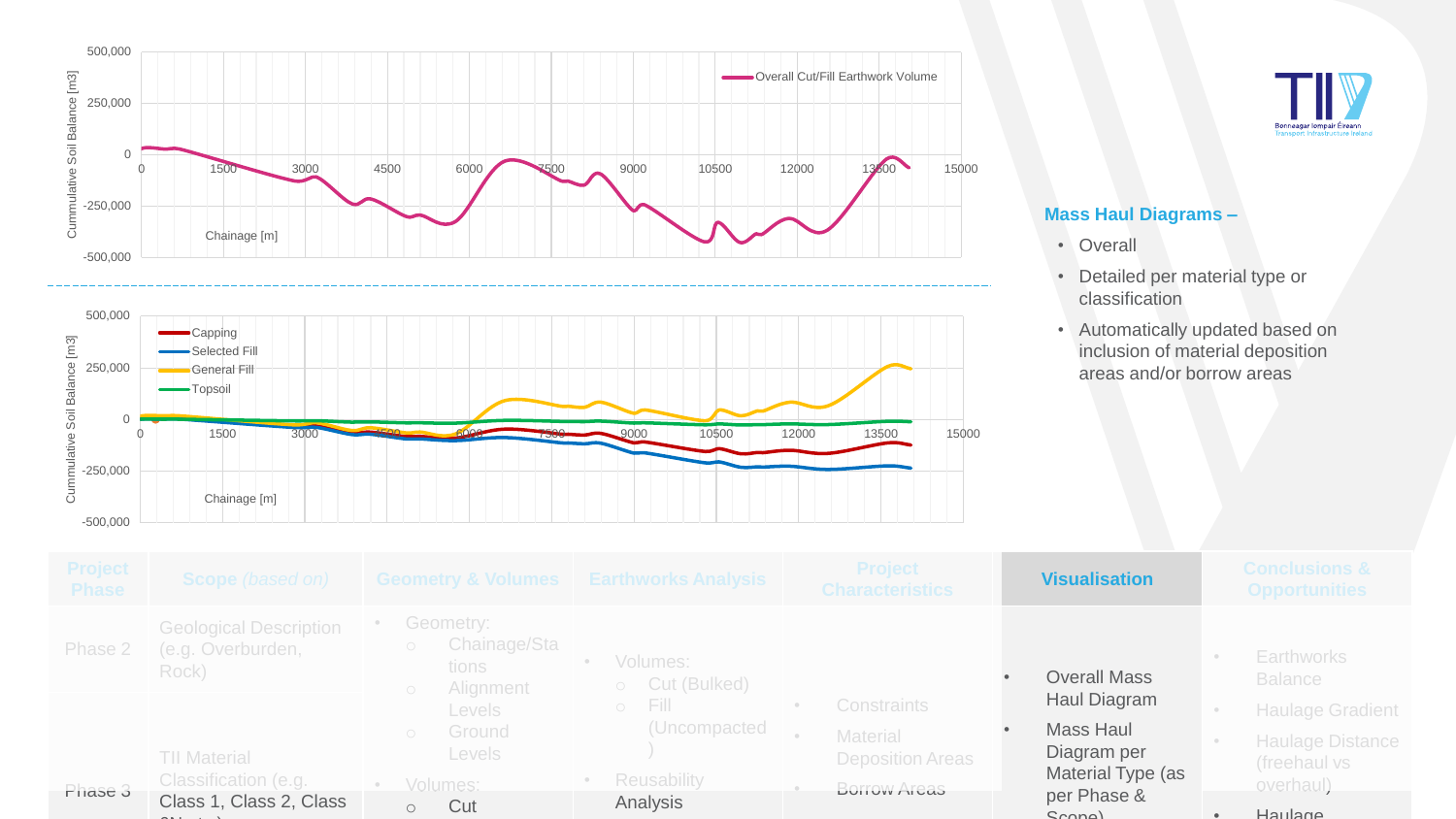#### **Haulage Analysis Summary** –

- Earthworks balance as total and according to material designation
- Haulage summary per material designation:
	- o Haulage volume in terms of freehaul and overhaul
	- o Haulage distance in terms of freehaul and overhaul
	- o Volume and total distance for uphill movements
- Haulage summary per earthworks area per material type, highlighting following impacts:
	- o Gradient (uphill)
	- o Constraints
	- o Distance (over freehaul)
	- o Two iterations of movements, both in forward and backward direction

|                                           |                |         |                     |                     |               |        |               |         |     |        | H.             |
|-------------------------------------------|----------------|---------|---------------------|---------------------|---------------|--------|---------------|---------|-----|--------|----------------|
|                                           | <b>Topsoil</b> |         | <b>General Fill</b> |                     | Selected Fill |        | Capping       | iubbase |     | Total  |                |
| 26,700<br>Haulage Deficit (m <sup>3</sup> |                |         | 72,563              |                     | 236,044       |        | 155,085       | 118,607 |     |        | <b>Ireland</b> |
| 15.621<br>_________                       |                | _______ | 217 279<br>_______  |                     |               |        |               | 5.205   |     |        |                |
|                                           |                |         | Topsoil             | <b>General Fill</b> |               |        | Selected Fill | Capping |     |        | subbase        |
|                                           | Overall        |         | 31,584              | 242,493             |               |        | 51,829        | 119,869 |     | 50,843 |                |
| Haulage                                   | Freehaul       | 25,819  | 82%                 | 184,966             | 76%           | 49,666 | 96%           | 102,750 | 86% | 48,499 | 95%            |
| Volume (m <sup>-</sup>                    | Overhaul       | 5,766   | 18%                 | 57,526              | 24%           | 2,163  | 4%            | 17,119  | 14% | 2,344  | 5%             |
|                                           |                |         |                     |                     |               |        |               |         |     |        |                |

TELL WE

| Hau    |        |          |             |          | $     -$                             |      |      | 20.230                       |            |      |      | <b>Topsoil</b>               |                                                                                                                | 47.000 |      |                              |            |      |      |
|--------|--------|----------|-------------|----------|--------------------------------------|------|------|------------------------------|------------|------|------|------------------------------|----------------------------------------------------------------------------------------------------------------|--------|------|------------------------------|------------|------|------|
| Distar |        |          |             |          |                                      |      |      | <b>FORWARD MOVEMENT</b>      |            |      |      | <b>BACKWARD MOVEMENT</b>     |                                                                                                                |        |      |                              |            |      |      |
|        |        | Chainage |             |          | To the 1st Next Fill Section         |      |      | To the 2nd Next Fill Section |            |      |      | To the 1st Next Fill Section |                                                                                                                |        |      | To the 2nd Next Fill Section |            |      |      |
| From   | To     |          |             |          | Gradient Constraints Volume Distance |      |      |                              |            |      |      |                              | Gradient Constraints Volume Distance Gradient Constraints Volume Distance Gradient Constraints Volume Distance |        |      |                              |            |      |      |
| Hat    | $-190$ | 50       | <b>CUT</b>  | 0.27%    | YES.                                 | 164  | 320  | 0.55%                        | <b>YES</b> | 1381 | 1820 |                              |                                                                                                                |        |      |                              |            |      |      |
|        | 50     | 450      | <b>FILL</b> |          |                                      |      |      |                              |            |      |      |                              |                                                                                                                |        |      |                              |            |      |      |
| Gra    | 450    | 700      | <b>CUT</b>  | 0.63%    | NO.                                  | 23   | 1175 |                              |            |      |      |                              |                                                                                                                |        |      |                              |            |      |      |
|        | 700    | 2800     | <b>FILL</b> |          |                                      |      |      |                              |            |      |      |                              |                                                                                                                |        |      |                              |            |      |      |
|        | 2800   | 3200     | <b>CUT</b>  | $-0.72%$ | NO.                                  | 462  | 525  |                              |            |      |      | $-0.74%$                     | NO                                                                                                             | 462    | 1250 |                              |            |      |      |
|        | 3200   | 3850     | <b>FILL</b> |          |                                      |      |      |                              |            |      |      |                              |                                                                                                                |        |      |                              |            |      |      |
|        | 3850   | 4200     | <b>CUT</b>  | 0.04%    | <b>YES</b>                           | 541  | 500  |                              |            |      |      | 0.86%                        | NO.                                                                                                            | 541    | 500  |                              |            |      |      |
|        | 4200   | 4850     | <b>FILL</b> |          |                                      |      |      |                              |            |      |      |                              |                                                                                                                |        |      |                              |            |      |      |
|        | 4850   | 5100     | <b>CUT</b>  | 0.23%    | NO.                                  | 172  | 450  |                              |            |      |      | 0.07%                        | <b>YES</b>                                                                                                     | 172    | 450  |                              |            |      |      |
|        | 5100   | 5750     | <b>FILL</b> |          |                                      |      |      |                              |            |      |      |                              |                                                                                                                |        |      |                              |            |      |      |
|        | 5750   | 6650     | <b>CUT</b>  | 0.48%    | YES.                                 | 5263 | 975  |                              |            |      |      | $-0.50%$                     | NO.                                                                                                            | 1498   | 775  | $-0.29%$                     | <b>YES</b> | 3899 | 1675 |
|        | 6650   | 7700     | <b>FILL</b> |          |                                      |      |      |                              |            |      |      |                              |                                                                                                                |        |      |                              |            |      |      |
|        | 7700   | 7800     | <b>CUT</b>  | 1.84%    | NO.                                  | 36   | 200  |                              |            |      |      | $-0.65%$                     | <b>YES</b>                                                                                                     | 36     | 575  |                              |            |      |      |
|        | 7800   | 8100     | <b>FILL</b> |          |                                      |      |      |                              |            |      |      |                              |                                                                                                                |        |      |                              |            |      |      |
|        | 8100   | 8400     | <b>CUT</b>  | 0.18%    | NO.                                  | 1626 | 450  |                              |            |      |      | $-1.22%$                     | NO.                                                                                                            | 832    | 300  |                              |            |      |      |
|        | 8400   | 9000     | <b>FILL</b> |          |                                      |      |      |                              |            |      |      |                              |                                                                                                                |        |      |                              |            |      |      |
|        | 9000   | 9200     | <b>CUT</b>  | 0.25%    | NO.                                  | 695  | 650  |                              |            |      |      | 0.10%                        | NO.                                                                                                            | 695    | 400  |                              |            |      |      |

| Project<br><b>Phase</b> | <b>Geometry &amp; Volumes</b><br><b>Scope</b> (based on)    |                                                                             | <b>Earthworks Analysis</b>   | Project<br><b>Characteristics</b>                                | <b>Visualisation</b>                             | <b>Conclusions &amp;</b><br><b>Opportunities</b>                   |
|-------------------------|-------------------------------------------------------------|-----------------------------------------------------------------------------|------------------------------|------------------------------------------------------------------|--------------------------------------------------|--------------------------------------------------------------------|
| Phase 2                 | <b>Geological Description</b><br>(e.g. Overburden,<br>Rock) | Geometry:<br>Chainage/Sta<br>$\bigcirc$<br>tions<br>Alignment<br>$\bigcirc$ | Volumes:<br>o Cut (Bulked)   |                                                                  | <b>Overall Mass</b>                              | <b>Earthworks</b><br><b>Balance</b>                                |
|                         | <b>TII Material</b>                                         | Levels<br>Ground<br>$\bigcirc$<br><b>Levels</b>                             | $\circ$ Fill<br>(Uncompacted | <b>Constraints</b><br><b>Material</b><br><b>Deposition Areas</b> | Haul Diagram<br>Mass Haul<br>Diagram per         | <b>Haulage Gradient</b><br><b>Haulage Distance</b><br>(freehaul vs |
| Phase 3                 | Classification (e.g.<br>Class 1, Class 2, Class             | Volumes:<br>Cut<br>$\circ$                                                  | Reusability<br>Analysis      | <b>Borrow Areas</b>                                              | Material Type (as<br>per Phase &<br>$C_{\Omega}$ | overhaul)<br>Haulane                                               |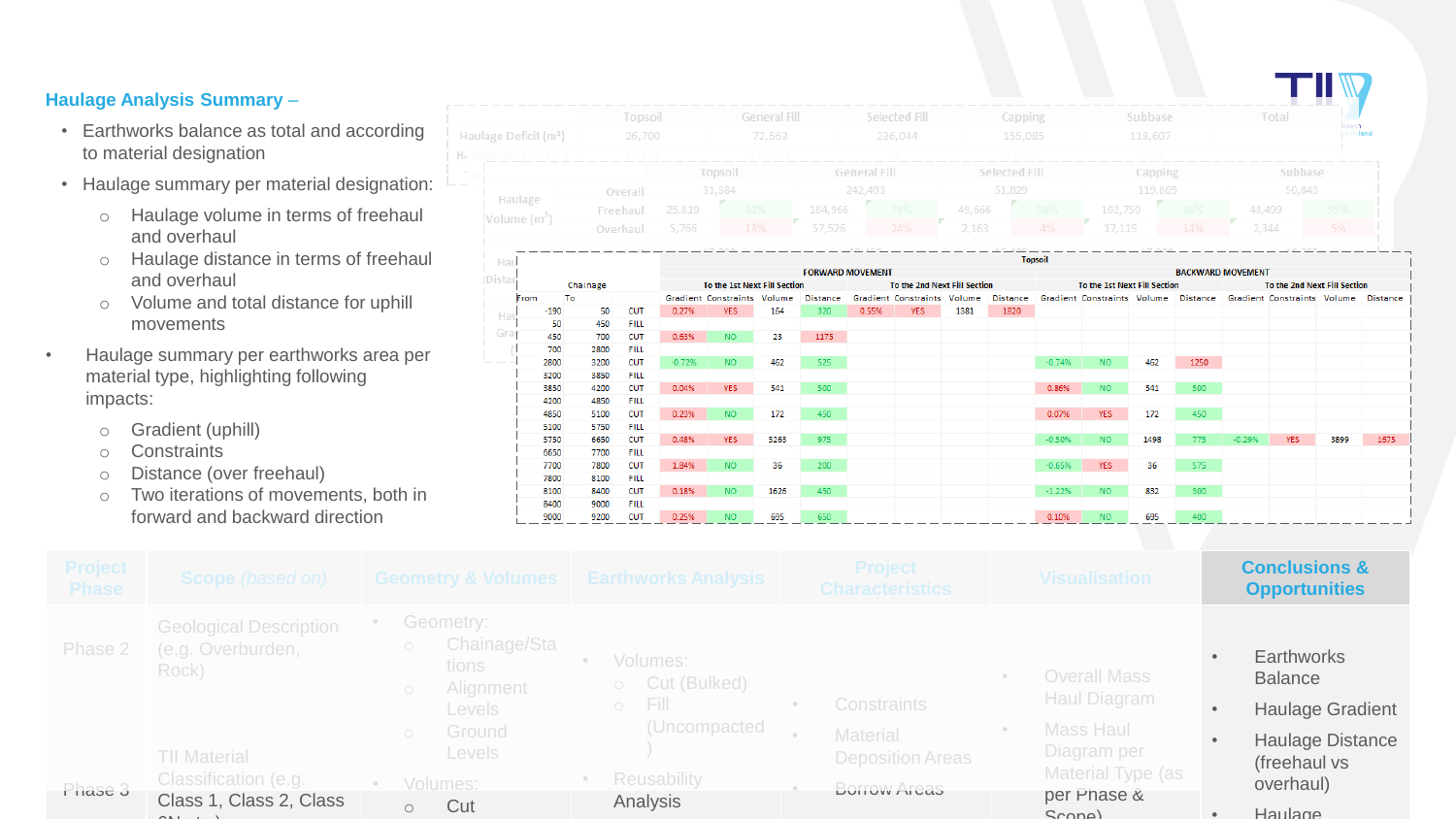# Considerations for Use on Projects

- Tools are intended to support the Phase 2 and Phase 3 design process and identification of opportunities for sustainability in earthworks
- Tools allow for flexibility in terms of the level of geotechnical information available at each Phase
- However, an appropriate level of geotechnical information is required in order to obtain value from Mass Haul Analysis – designers need to consider this at the outset of the project and throughout each Phase
- Essential that Mass Haul Analysis is an integral part of the design process
- Mass Haul needs to be considered holistically along with all relevant aspects it may not be possible to apply all the optimisations identified
- Tools are not intended to replicate the Mass Haul analysis which is undertaken by contractors at Phase 6